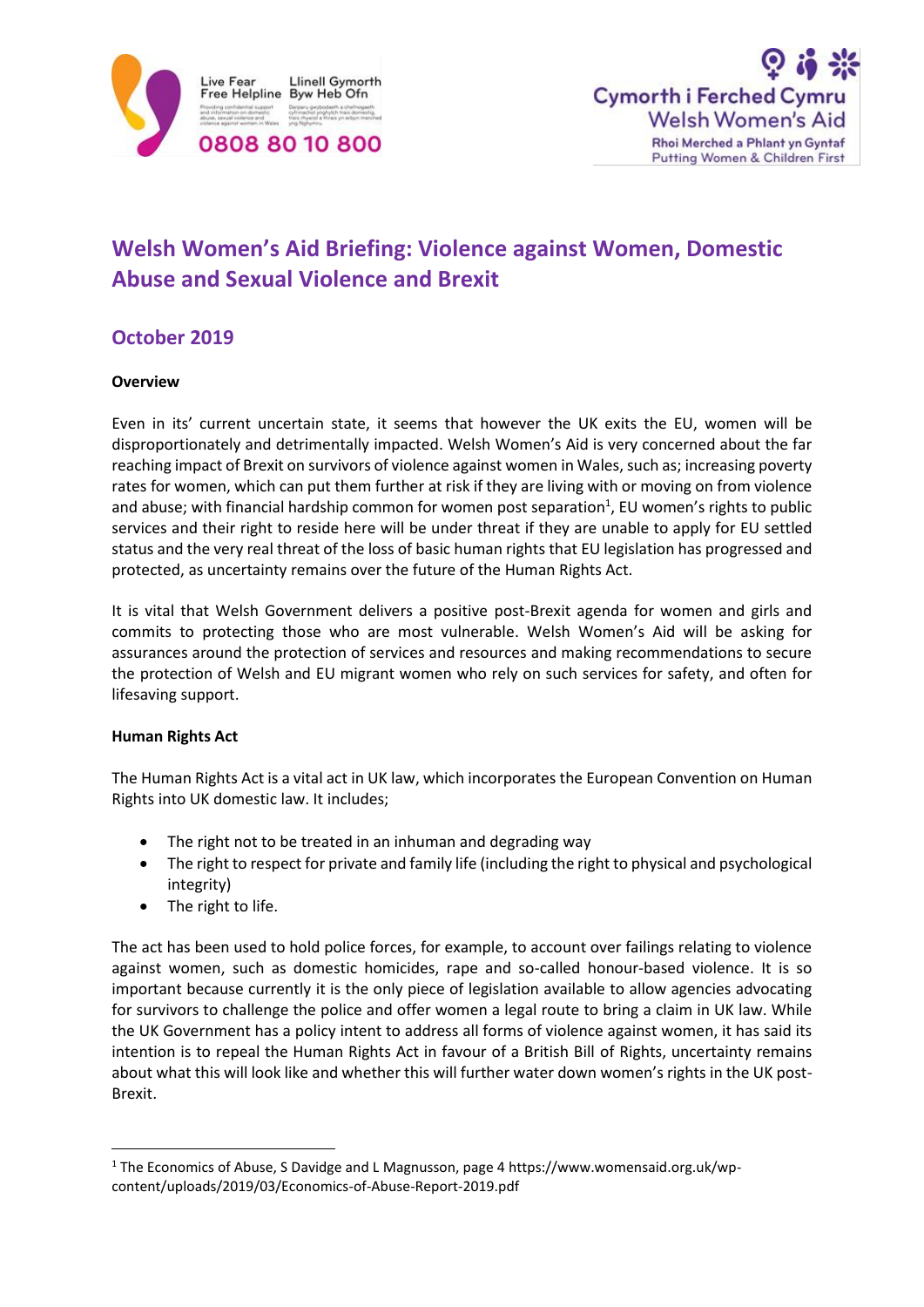



#### **Funding**

Welsh Women's Aid has been calling for secure and sustainable funding for the specialist violence against women sector in Wales for years. We have repeatedly highlighted our concern that these services are often unable to support women fleeing violence who have no recourse to public funds, because of limited resources. We are therefore concerned about the impact on an already stretched sector, should more women find themselves without the right to public resources because they have been unable to access the EU Settlement Scheme. The security of the specialist sector in Wales will also be under threat when the country is no longer part of the EU. Between 2014-2020, the EU pledged £9.13 billion in Structural Funds to the UK. Wales receives approximately £370 million of this Fund annually and this sum has been vital for the maintenance of women's services. However, the Shared Prosperity Fund that will act as its' replacement is £730 million less. Promises were made during the EU referendum that Wales would 'not lose a penny' if the UK left the EU. These campaign statements must now be actualised with post-referendum guarantees that survivors of domestic and sexual abuse will not be detrimentally affected by any potential Brexit outcome.

#### **Economic Impacts**

Welsh Government analysis shared with the sector suggests possible increases in the cost of living, including increased cost for food and energy. This will have impacts on services as well as survivors during and post abuse.

This increased pressure on resources is likely to enable and/or intensify economic abuse. We are likely to see increased economic abuse due to the limiting of resources enabling further control, reduced financial capacity for survivors to leave an abusive partner as well as impacting on their ability to move on and build a life free from abuse.

Further to this, the impact of increased living costs on services that have had no increase in funding or have lost funding, will mean they will struggle to pay energy bills for their service properties. It will also impact on staff as increased living costs on already low wages will leave them unable to maintain their current standard of living. This is likely to lead to a number of trained and experienced staff leaving the profession in order to obtain higher wages elsewhere. This is already a problem in the sector with the current lack of sustainable funding, the impact of further cost increases and cuts in funding and resources could be devastating to the retention of staff and the maintenance of current provision levels. This inevitably will have a knock-on impact on survivors as services will be limited in what they are able to provide, resulting in increased waiting lists and survivors being turned away from services due to lack of capacity or resources.

# **EU Migrant Women**

Welsh Women's Aid is concerned that EU migrant women may find their rights restricted and removed post-Brexit as well as facing restrictions on the application process for 'settled status' which will become compulsory for all non-Irish EU citizens following Brexit. Women impacted by domestic and sexual abuse are at greater risk of failing to access their settled status in the context of coercive control, where perpetrators can further their oppression by preventing women from proving their residency and using their immigration status to further control and isolate their partners. This will exacerbate the concerns Welsh Women's Aid already has, as mentioned in this briefing already, about